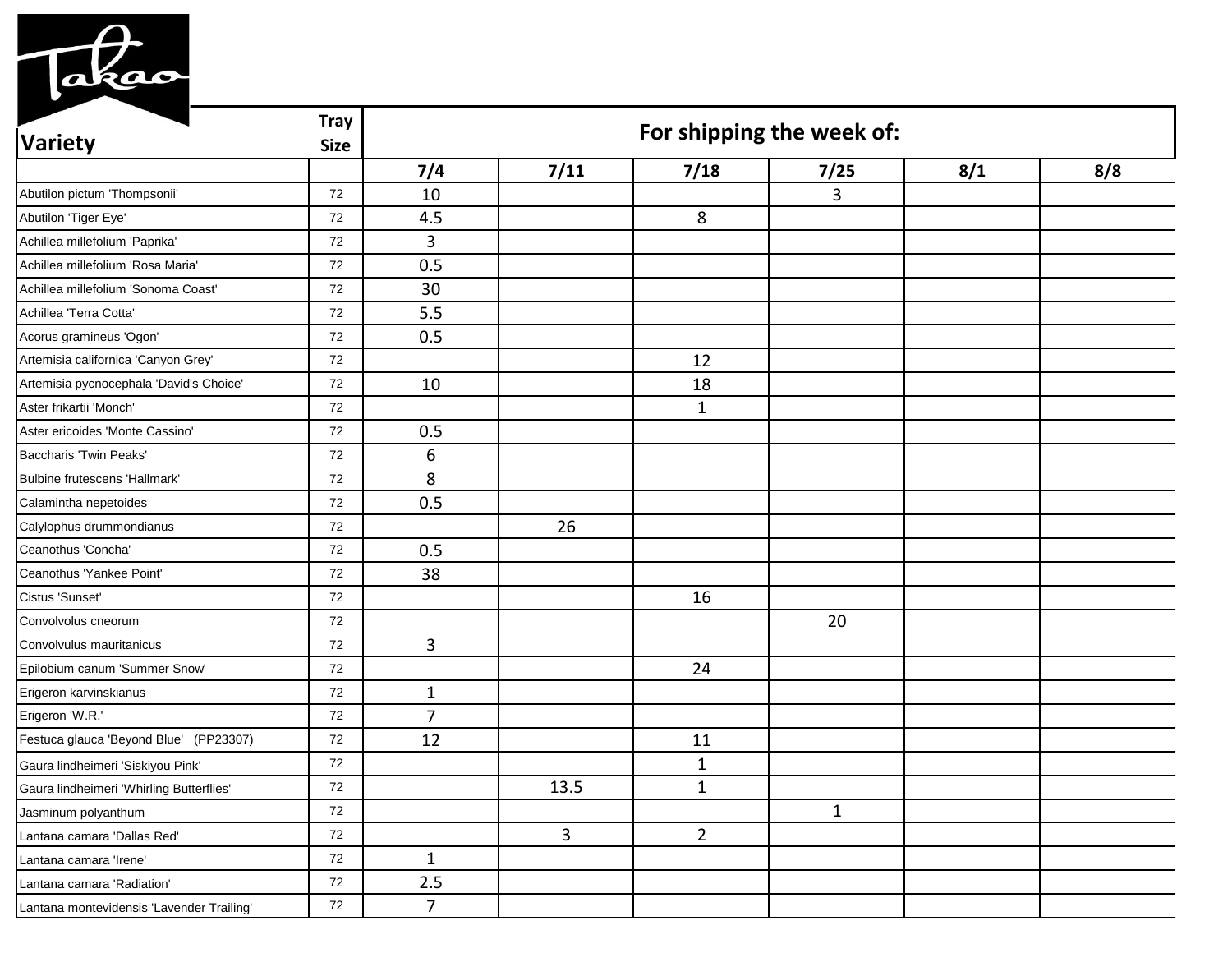|                                                   |     | 7/4            | 7/11           | 7/18         | 7/25           | 8/1 | 8/8 |
|---------------------------------------------------|-----|----------------|----------------|--------------|----------------|-----|-----|
| Lantana montevidensis 'New Gold'                  | 72  | $\overline{2}$ |                | $\mathbf{1}$ |                |     |     |
| Lantana 'White Trailing'                          | 72  | 27             |                |              |                |     |     |
| Laurus 'Saratoga'                                 | 72  |                |                |              | $\overline{2}$ |     |     |
| Lavandula angustifolia 'Betty's Blue'             | 72  | 3.5            |                |              |                |     |     |
| Lavandula angustifolia 'Folgate                   | 72  | 5.5            |                |              |                |     |     |
| Lavandula angustifolia 'Hidcote Blue'             | 72  | 15             |                |              |                |     |     |
| Lavandula angustifolia 'Thumbelina Leigh' (PP1523 | 72  | 14             |                |              |                |     |     |
| Lavandula angustifolia 'Twickel Purple'           | 72  | 9              |                |              |                |     |     |
| Lavandula intermedia 'Grosso'                     | 72  | 8              |                |              |                |     |     |
| Lavandula intermedia 'Riverina Thomas'            | 72  | $\mathbf{1}$   |                | 20           |                |     |     |
| Lavandula x intermedia 'Sensational!'             | 72  |                |                |              | 22             |     |     |
| Lavandula 'Silver Anouk' (PP22068)                | 72  | 6              | 6              |              |                |     |     |
| Lavandula stoechas With Love (PP22709)            | 72  |                | 30             |              |                |     |     |
| Lavandula 'Violet Lace' (PP18254)                 | 72  | 8              |                |              |                |     |     |
| Lavandula x 'Goodwin Creek Grey'                  | 72  | 10             |                |              |                |     |     |
| Lavandula x intermedia 'Gros Bleu'                | 72  | 55.5           |                | 50           |                |     |     |
| Lavandula x intermedia 'Hidcote Giant'            | 72  |                |                | 17           |                |     |     |
| Lavandula x intermedia 'Phenomenal' (PP24193)     | 72  | 11.5           | $\overline{2}$ |              |                |     |     |
| Lavandula x intermedia 'Phenomenal' (PP24193)     | 128 | 0.5            |                |              |                |     |     |
| Leonotis leonurus                                 | 72  | 2.5            |                | $\mathbf{1}$ |                |     |     |
| Mimulus Bifidus White                             | 72  |                |                |              | 10             |     |     |
| Mimulus 'Vibrant Red'                             | 72  |                |                |              | 20             |     |     |
| Nepeta faassenii 'Walkers Low'                    | 72  |                | 2.5            |              |                |     |     |
| Penstemon 'Catherine de la Mare'                  | 72  | 1.5            |                |              |                |     |     |
| Penstemon GMR White                               | 72  |                | 10             |              |                |     |     |
| Penstemon 'Margarita B.O.P.'                      | 72  |                | 23             |              |                |     |     |
| Penstemon x 'Firebird'                            | 72  | 1.5            |                |              |                |     |     |
| Perovskia atriplicifolia                          | 72  | 0.5            |                |              |                |     |     |
| Polygala 'Petite Butterfly'                       | 72  |                |                |              |                |     | 20  |
| Rosa 'Iceberg' shrub rose                         | 72  | 12             |                |              |                |     |     |
| Rosmarinus officinalis 'Blue Spire'               | 72  | 1.5            |                |              |                |     |     |
| Rosmarinus officinalis 'Irene'                    | 72  | $\mathbf{1}$   |                | 12           |                |     |     |
| Rosmarinus officinalis 'Tuscan Blue'              | 72  | 0.5            |                |              | 16             |     |     |
| Rubus pentalobus 'Emerald Carpet'                 | 72  | $2^{\circ}$    |                |              |                |     |     |
| Russelia equisetiformis                           | 72  | 0.5            |                |              |                | 10  |     |
| Salvia apiana 'Compacta'                          | 72  |                |                |              |                | 12  |     |
| Salvia chamaedryoides 'Marine Blue'               | 72  |                |                | 19           |                |     |     |
| Salvia clevelandii 'Winnifred Gilman'             | 72  |                |                | 8            |                |     |     |